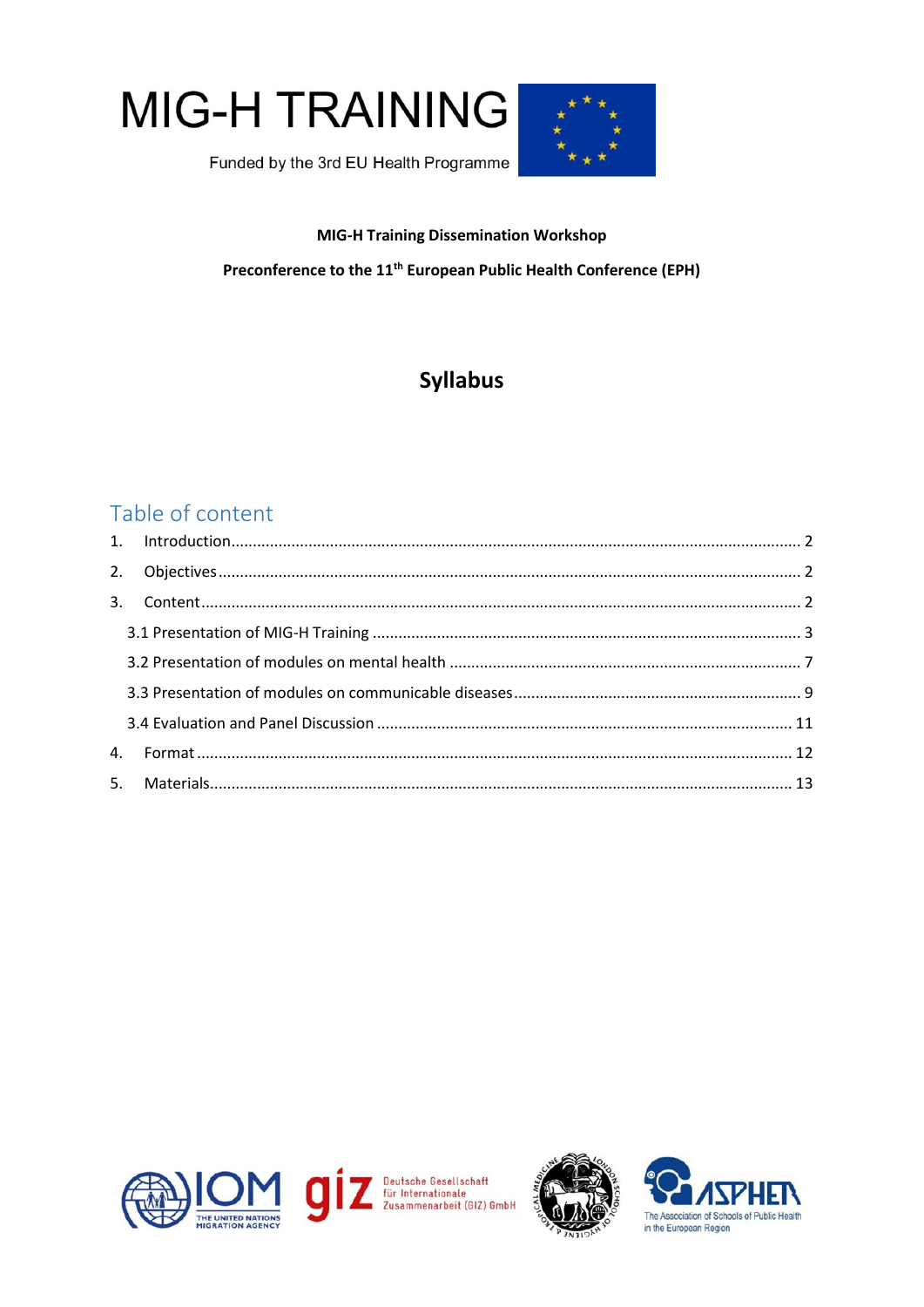



# <span id="page-1-0"></span>1. **Introduction**

Within its past Work Plans the EU Health Programme supported the development of training modules for health and front line professionals working with migrants and refugees. The EU-funded service "Development of specific training modules for health professionals, law enforcement officers and trainers, on migrants' and refugees' health, addressing communicable diseases and mental health problems" (**MIG-H Training**) complements these training modules with specific training packages on the areas indicated by evaluators as needing further development.

The MIG-H Training was awarded to develop and make available a comprehensive training package on communicable diseases and mental health issues for frontline health, police and related professionals. The MIG-H Training developed and piloted training modules for health professionals and law enforcement officers working with migrants and refugees in ten countries: **Bulgaria, Croatia, France, Greece, Italy, Malta, Norway, Serbia, Slovenia and Spain.**

The training material was initially presented in a Training-of-Trainers (ToT) Workshop and subsequently revised for use in the ten pilot countries, and within such adapted to the local context by the respective trainers. Ultimately feedback by trainees has been provided after the training, and materials were once more adapted for future use.

<span id="page-1-1"></span>The Dissemination Workshop will present the results of the pilot training.

# 2. **Objectives**

The Dissemination Workshop aims at illustrating training material development and pilot trainings to a wide group of stakeholders.

The core group of stakeholders invited to the event consists of representatives of relevant national authorities from the piloting countries and trainers who participated in the action. The workshop is also open for registration to further participants interested in the field of migrant health and is advertised accordingly by the EUPHA conference organizers.

To this audience, the workshop will present the training modules and reflect on their piloting, and provide a forum to discuss and share lessons learnt and strategiesfor implementation of such trainings. The debate will touch upon how the implementation of such materials can contribute and support the work of Member States and their professionals involved in such areas.

# <span id="page-1-2"></span>3. **Content**

The Workshop will present on the overall scope and design of MIG-H Training, the developed training packages as well as the outcome of the evaluation exercise specific to the piloting of training.





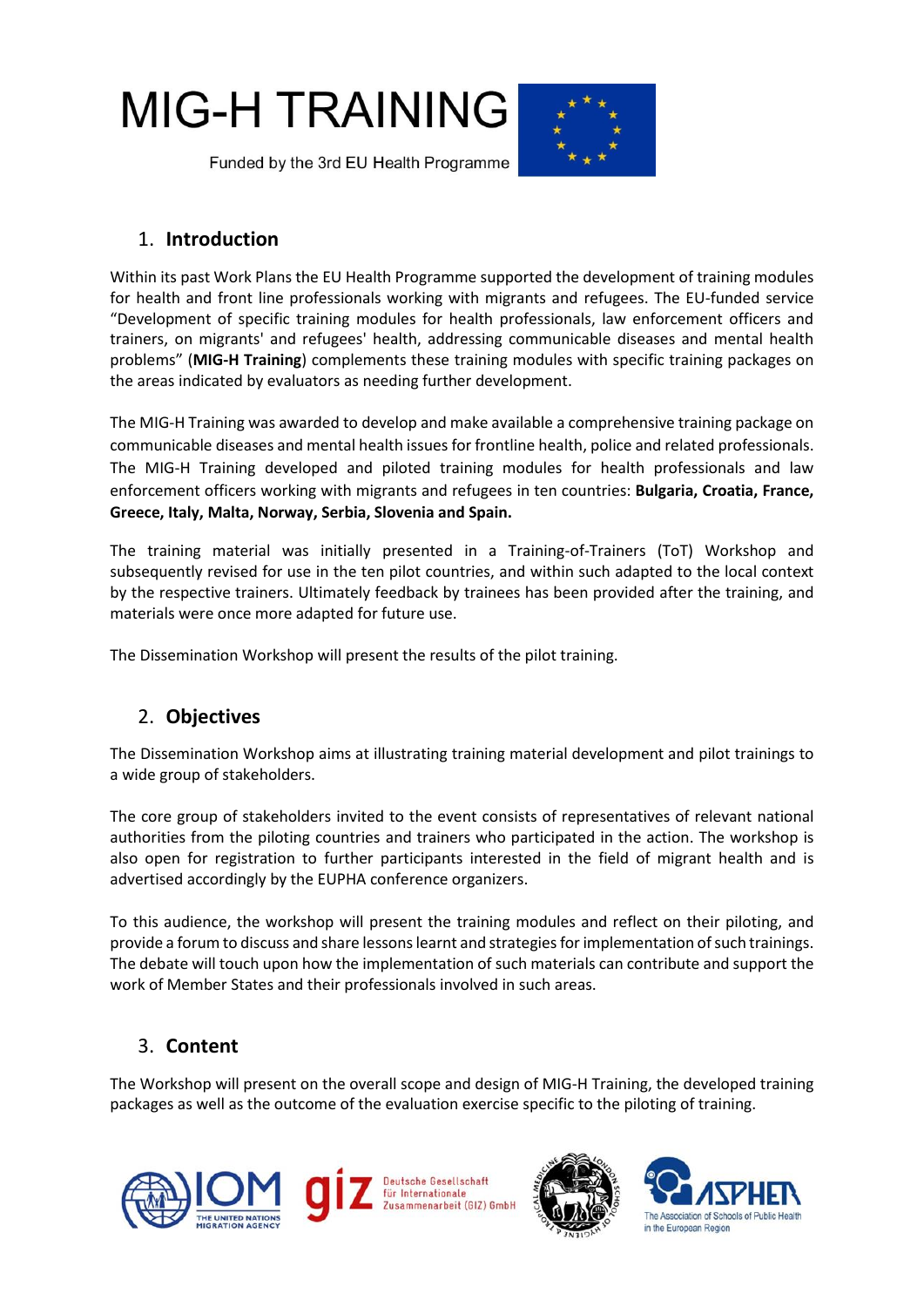



The introductory session on the European strategy for migration health will provide participants with the necessary background and overall context of the presented action.

# <span id="page-2-0"></span>**3.1 Presentation of MIG-H Training**

The introductory presentation of MIG-H Training will provide an overview on the scope of the service, outlining core aspects of the pilot training as well as their role in the delivery of the final outputs, the training packages on mental health and communicable diseases, as well as provide a short introduction into the preparatory work for development of the training packages.

# **Overview**

The presentation will outline the work packages that are covered under the action:

# **Work Package 1: Review of migrants' mental health status and review regarding prospective risks for communicable diseases in migrants and refugees**

# *Task 1: Preparation and connection with previous and on-going EU work*

As a basis for the training packages to be elaborated, previous and current EU-funded initiatives focusing on the areas of mental health and infectious diseases for migrants and refugees were reviewed. This review was conducted based on EU databases and additionally consulted key experts and stakeholders in order to identify additional sources of datasets, training packages and other relevant information. Selected experts were invited to join the Experts' Panel for the evaluation of existing training materials through a Delphi approach.

*Task 2: Reviews (a) on the migrant and refugee mental health; and (b) on prospective risks for communicable diseases in migrants and refugees using data and realistic scenarios and depending on the routes through which migrants and refuges come to the EU Member States* 

Further, two separate reviews were carried out for mental health and communicable diseases, to identify and synthesise the latest evidence since 2012 from all EU Member States and the countries participating in the 3rd Health Program (Iceland, Norway, Serbia and Moldova). The reviews found and consolidated a large amount of material according to pre-defined exclusion/inclusion criteria.

# **Work Package 2: Development of training materials – review of existing programmes**

# *Task 3: Review of existing training materials on mental health and communicable diseases*

An extensive review of existing training programmes was conducted to identify training material appropriate for use or adaptation for the purpose of this action. This review took into account training material developed over the last 10 years and was to a great extent based on work commissioned or funded by the Directorate for Health / CHAFEA, and programmes in which IOM and/or ECDC and ASPHER had been involved. The detailed review of the identified training packages was presented to







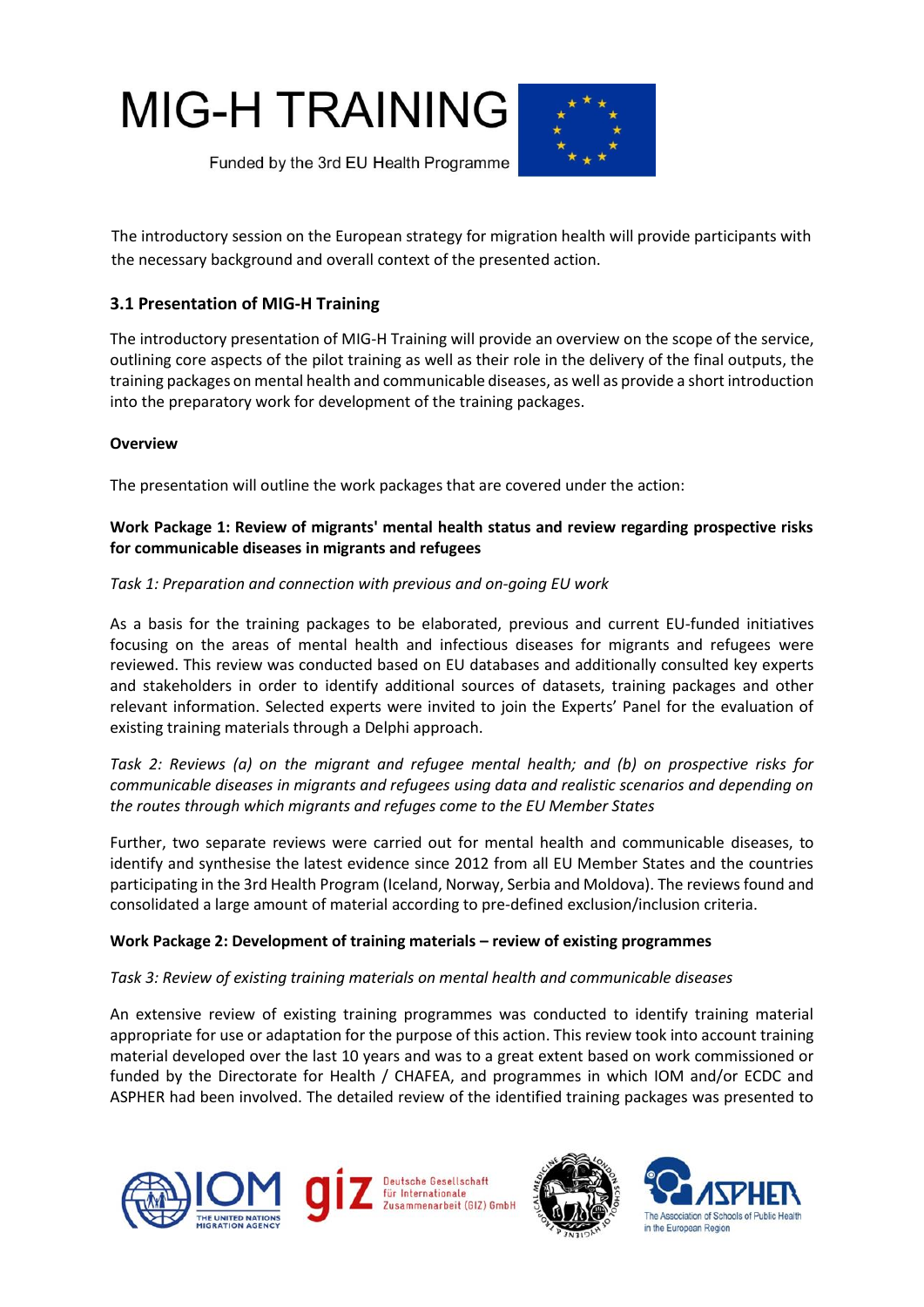



the Expert Panel consulted under Work Package 1, stakeholders involved in Work Package 2 as well as national trainers to be involved in the pilot trainings.

#### **Work Package 3: Preparation of Training Programme**

#### *Task 4: Development of the training material and preparation of the training package*

Based on the results of the above reviews and following the priorities established by the Expert Panel, training materials were tailored and further elaborated in order to create comprehensive training packages for the field of mental health, and communicable diseases respectively. The design of the modules aimed at drawing from adult-education and professional education techniques and include interactive elements such as group discussions and exchanges based on the experiences of the trainees, games and role plays.

The two packages were elaborated separately, but according to defined criteria covering

- A curriculum model, aims and learning objectives, specification of the target audience, methods of delivery and approach to training based on pedagogical approach;
- A training needs assessment tool;
- A pre and post-test evaluation (learning assessment) tool;
- A trainers' guide
- Training materials in form of PowerPoint presentations plus instructions for activities and recommendations for additional reading.

In each of the packages, a core component was elaborated for both health and law enforcement officials, while separate specific modules were developed for each of the target groups.

#### **Work Package 4: Training of trainers, Pilot training programmes & evaluation**

#### *Task 5: Selection of trainers and trainees*

The identification and selection of 30 national trainers and their local trainees was conducted based on already established networks of trainers and partnerships with relevant institutions in both health and security sectors in the pilot countries.

The selection of trainers and trainees took into account organizational aspects, institutional background and country context.

For the selection process of trainers, the criteria **included demonstrated expertise and practical experience of work in the context of training of health professionals and law enforcement officers in health of migrants and/or refugees**. As trainers were pre-selected already in the planning phase of the action, the recruitment of trainers was possible in the available timeline.





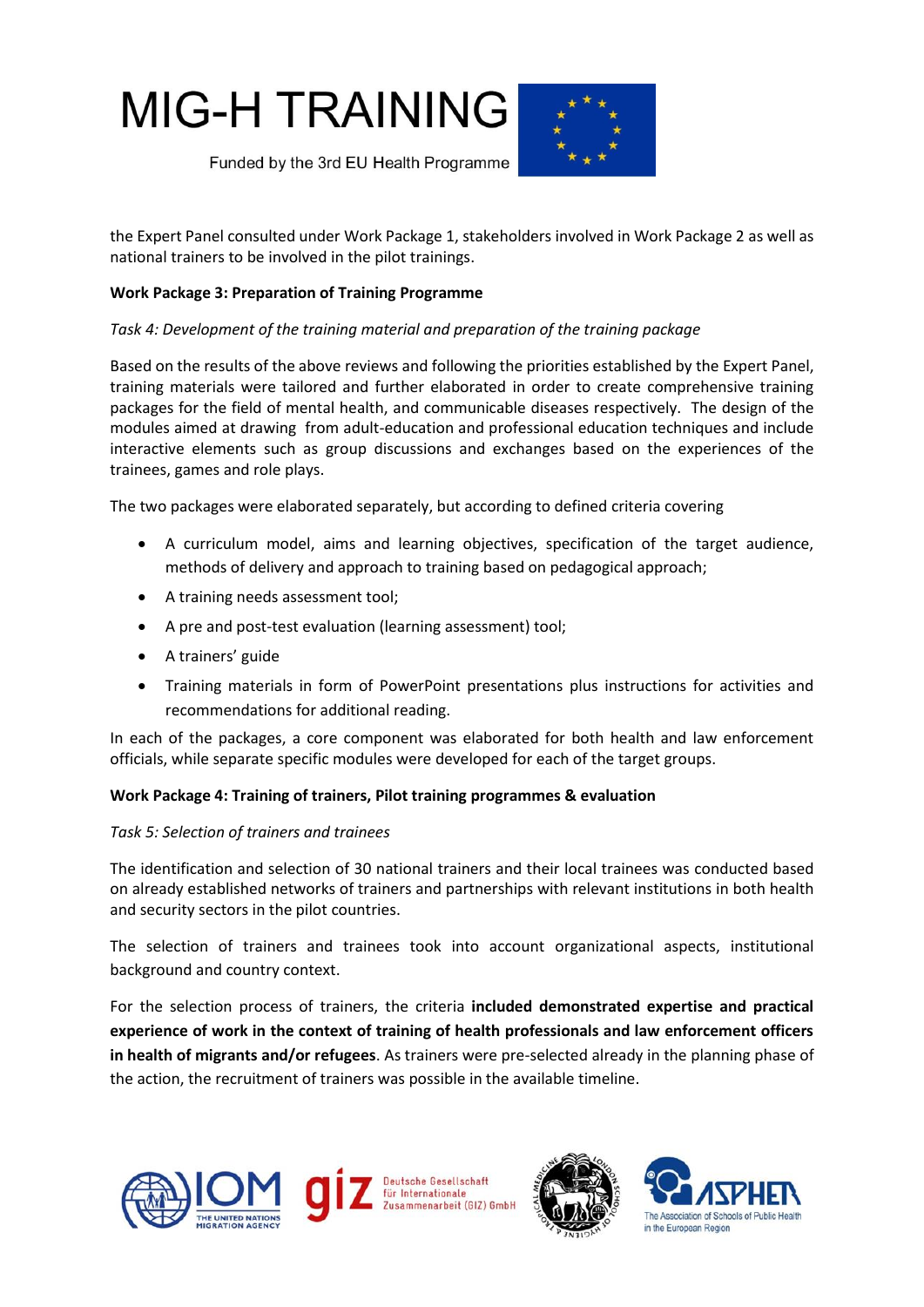



The identification of the trainees took place through close coordination between IOM and the trainers/their institutions in the piloting countries. Due to the national and local restrictions, in some countries **more time would have been requested to properly advertise and ensure that participants could receive the due clearances to attend**, which is a major learning point of the action.

# *Task 6: Training of trainers*

The selected national trainers participated in a training-of-trainers (ToT) workshop in Athens. In addition to the future trainers, the workshop was also attended by representatives of all the Pilot Training countries, FRONTEX, ECDC, UNAIDS and further stakeholders.

The ToT served to collect comprehensive feedback on the materials for respective revisions before the pilot trainings. After participating in demonstration sessions of all the modules, participants provided feedback which was collated and used to inform the subsequent revision of materials.

At the same time, the ToT aimed to develop the participants' teaching capacity and skills to conduct their own training workshops using the training manuals developed as part of this project. Thus, the workshop also covered guidance on teaching skills:

- Introduction to the Trainer and trainee guides;
- Specificities of adult learning;
- Participatory approaches for optimal learning;
- Familiarisation with the training guides;
- Practice: delivering a training session.

Following the ToT, the materials were revised based on the evaluation conducted in order to create an updated version of the materials to be used for in country piloting, and translated into the national language for this purpose.

# *Task 7: Piloting of training programmes*

The training programme was piloted in the 10 selected countries participating in the 3rd Health Programme (**Bulgaria, Croatia, France, Greece, Italy, Malta, Serbia, Slovenia, Spain, Norway**), following the implementation of the training of trainers' workshop, the subsequent translation, review and adaptation of the modules, and the selection of trainees in each country.

The ten pilot trainings were implemented over a period of two months, based on the unitary packages provided but subject to adjustments based on the national context and local circumstances. Participants were also asked to complete a short 'pre-training' 'needs assessment', as recommended in the 'Adult Education' elements of the Athens ToT workshop, completed the 'pre- and post- test' assessments and scored each module using a standard feedback sheet.





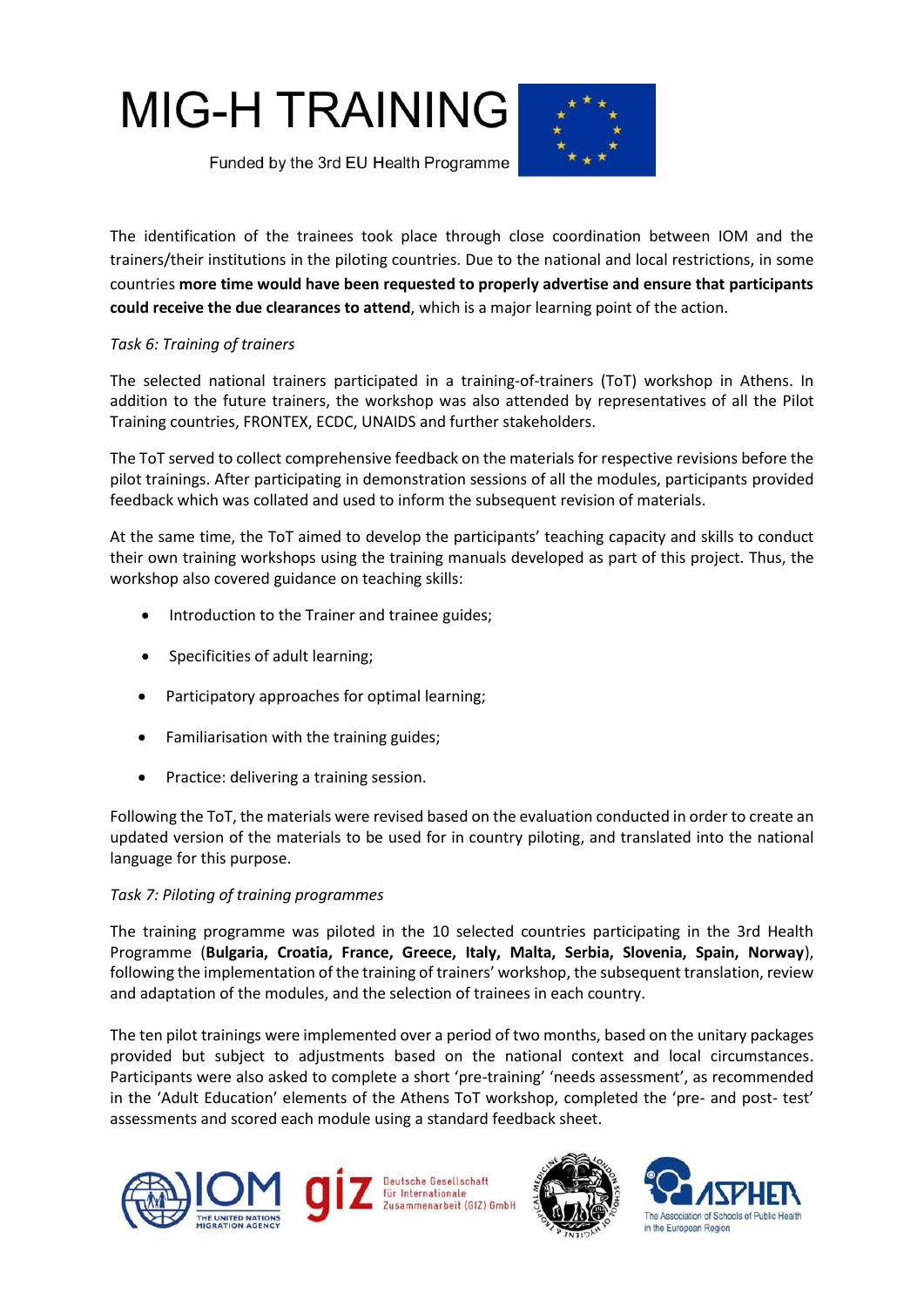

# Methodology for replication

The methodology followed to ensure replication through systematic piloting was based on the following setting:

- While adaptation at local level focused on specific country situations, migrant and refugee entitlements to healthcare, health system characteristics, health professionals' and law enforcement officers' training needs, the **overall architecture of the final materials produced in English was maintained** by all the national trainers to ensure reproducibility whilst adjusting to specific needs.
- Adaptation of the training materials to the local contexts was achieved e.g. **through inclusion of national guidelines, SOPs and contextualization**. The adaptation of the materials was done in in close coordination between IOM and the trainers/their institution. **Partly adaptation also affected overall length of the piloting**, based on the respective trainers' decision to reflect local needs/assessment and trainees availability, which is also seen as a learning point for the future use of these materials.

# Evaluation

In order to assess the piloting, a series of evaluation tools were developed and used during the implementation of the activities, with the aim to assess the pre- and post-test knowledge, gain overall feedback on relevance of the training/training materials and on the logistic of the event. The following **levels of evaluation** were applied:

- **To evaluate organization and logistics:** an evaluation form with closed questions and space for comments was administrated at the end of the training to evaluate the logistic, travel arrangements, accommodation, meeting venue, etc.
- **To evaluate content**, for both modules evaluation forms for both health professionals and law enforcement officers were provided, collecting feedback on the relevance of the contents, quality, expectations, usefulness, teaching methods
- **To evaluate learning** in order to measure the increased in knowledge of trainees, pre- and post tests were administered.

# *Task 8: Evaluation of the training programme and module development*

Following the pilot training implementation, an evaluation was conducted to review the processes of development in creation of the training packages, to monitor progress and findings, and to consolidate lessons learnt and respective implications for future similar activity.

*Task 9: Dissemination of the results from the Training Programme Module implementation* 





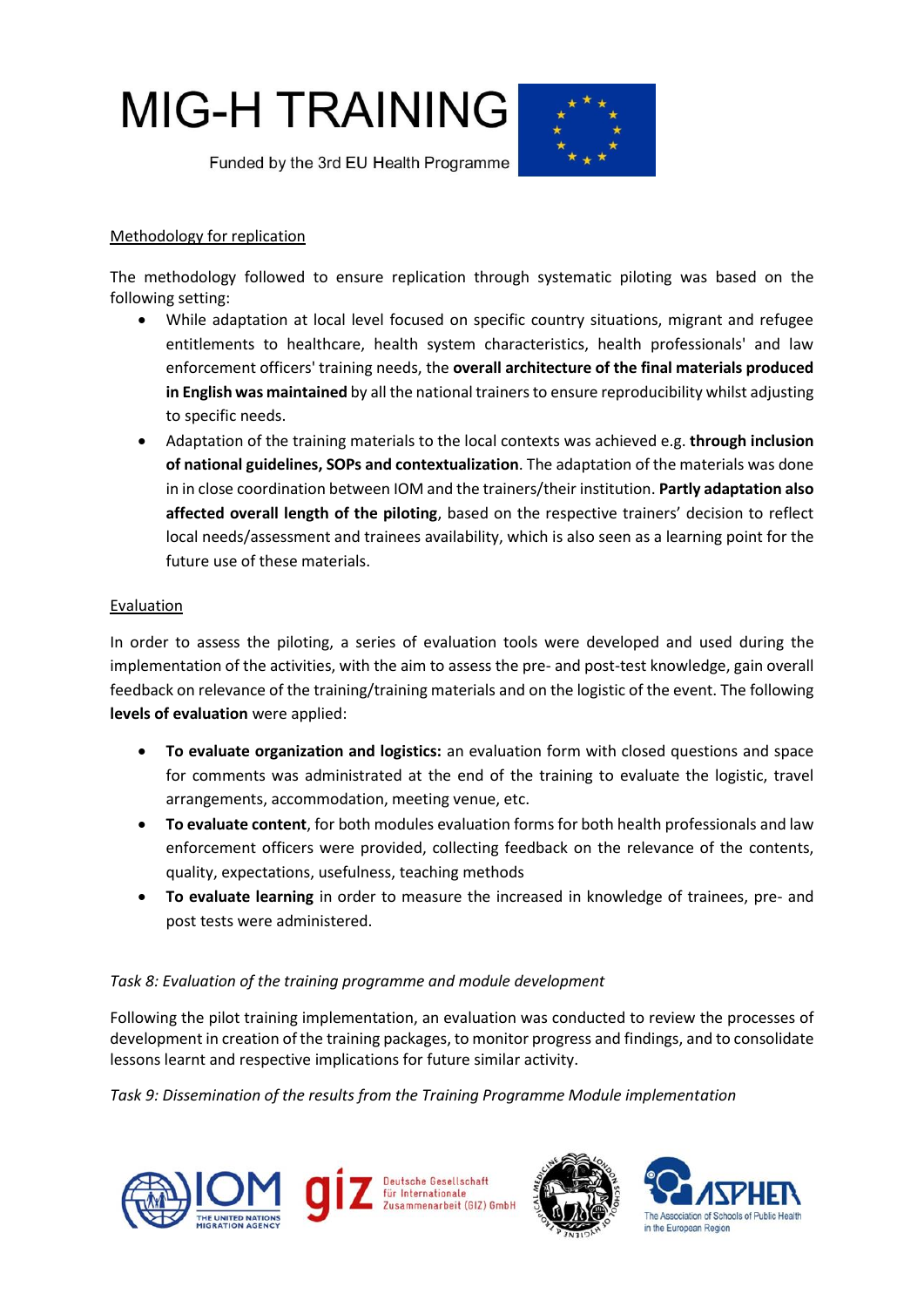**MIG-H TRAINING** 



Funded by the 3rd EU Health Programme

Results of the training package development and pilot trainings are presented at this Dissemination Workshop in order to inform interested stakeholders.

*Task 10: Finalisation of the Training Programme Module materials (Training Package)* 

The finales training packages based on the feedback rounds provided and modified per country based on the local context are submitted.

*Task 11: Peer Review of the Draft Final Report* 

A peer review on the action is conducted.

# **Major steps in development of preparatory work**

The session will also review the training package development process along the major steps of early development as foreseen under the action to lead over to the two dedicated sessions on the training packages

# <span id="page-6-0"></span>**3.2 Presentation of modules on mental health**

The following session on the developed package on mental health issues will show the structure and an outline of the training materials. The following elements will be illustrated:

# **i. Curriculum Model**

The materials consists of 11 training units which are structured as follows: Common module:

- Unit 1 Introduction to Mental Health and Migration
- Unit 9 Migration and Substance Abuse Linkages
- Unit 10 Sexual and Gender Based Violence
- Unit 11 Occupational health and self-care

Module specific for law enforcement officers (LEOs):

- Unit 3 Mental health and psychosocial support (MHPSS) assistance to migrants at sea, shores and borders for LEOs
- Unit 6 Psychological First Aid (PFA)
- Unit 7 Communication skills with Migrants for LEOs
- Unit 9 Migration and Substance Abuse Linkages
- Unit 10 Sexual and Gender Based Violence

Module specific for health professionals (HPs):

- Unit 2 MHPSS assistance to migrants at sea, shores and borders for HPs
- Unit 4 Access to Mental Health Services
- Unit 5 Migrants self-support and coping mechanism
- Unit 8 Cultural Mediation





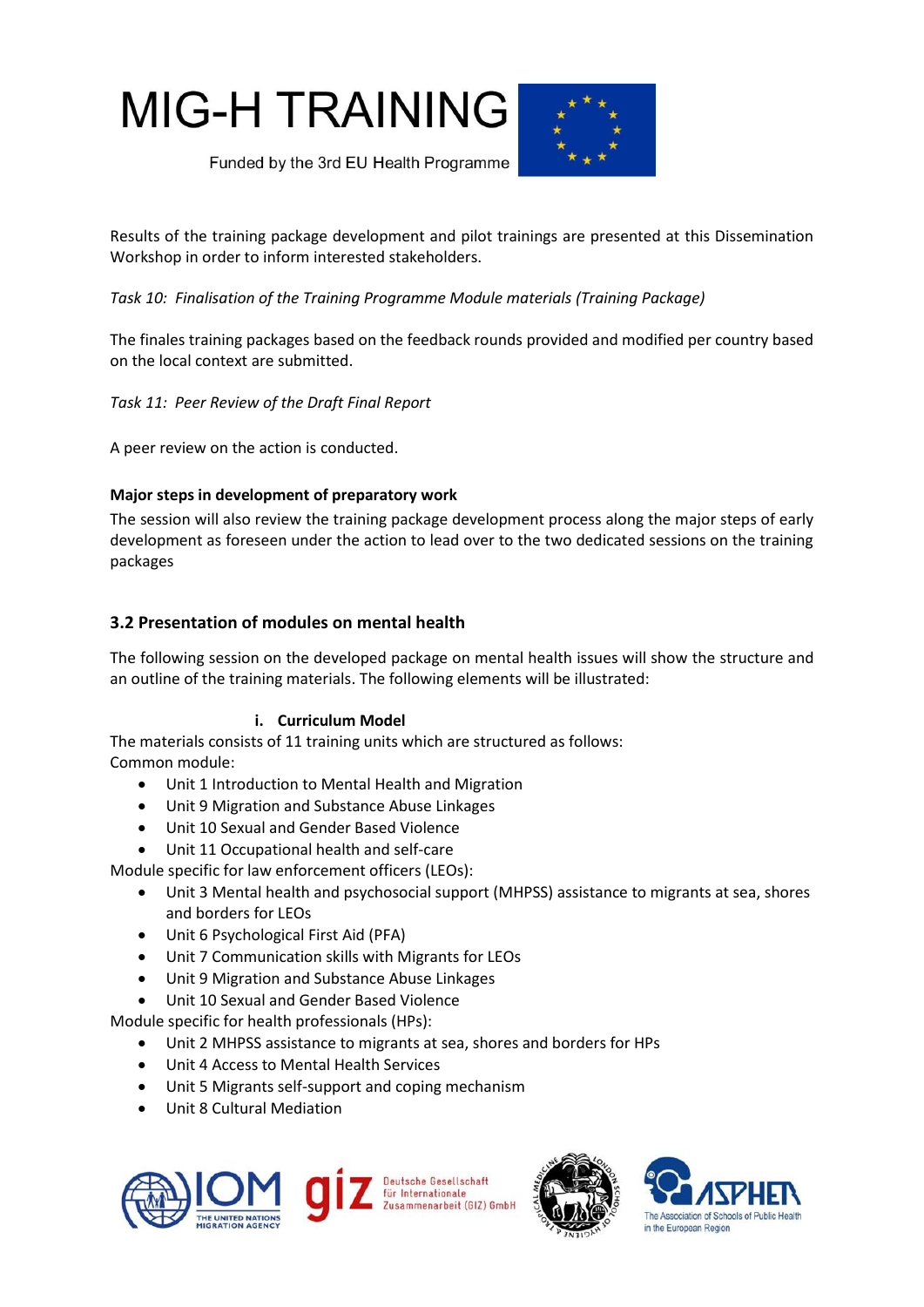



- Unit 9 Migration and Substance Abuse Linkages
- Unit 10 Sexual and Gender Based Violence

The training package was developed in several "drawers" that can be isolated and integrated separately into other trainings, depending on the needs or time constraints.

The unit 9 Substance Abuse is composed of one common part and specific sections for HPs and LEOs as displayed in the training manual.

The unit 10 SGBV targets both groups, HPs and LEOs. It can be taught as a common module or separately according to each group specific needs. This is due to the specificity of the topic: It is needed for both target groups but some aspects can be more emphasized for each group. It can therefore be organized either in common module or separately with a selection of available materials.

# **ii. Training Needs Assessment Tool**

A short training needs assessment is included within the training package. This questionnaire has to be filled by potential participants and will help trainers identify training units more relevant for the audience.

# **iii. Trainer's Guide**

The trainer's guide is a general template that gives directions on how to use the different parts of the training package. In the guide, both rationale and logic are explained for each unit, together with some comments/tips for the trainer. Main resources are also integrated in this guide to facilitate the work of the trainers, and for the interest of the participants. Specifically, the trainer's guide provides the following information for each of the modules:

- Objective
- Targeted Group
- Content and time frame
- Supporting documents

# **iv. Training materials**

The training is organized with a series of pragmatic activities and theoretical concepts. For each of the 11 training units, the provided material consists of a PowerPoint Presentation, materials for activities and further background materials.

Training material will be illustrated in the presentation.

# **v. Training outcome evaluation tools**

Pre and post-tests are included in the training package, which aim to evaluate the learning process and therefore the usefulness and effectiveness of the training materials. The tests consists of 5 questions per each training unit to be filled by trainees before and after the training.

The training package also provides an evaluation form to be filled by trainees after each training unit.





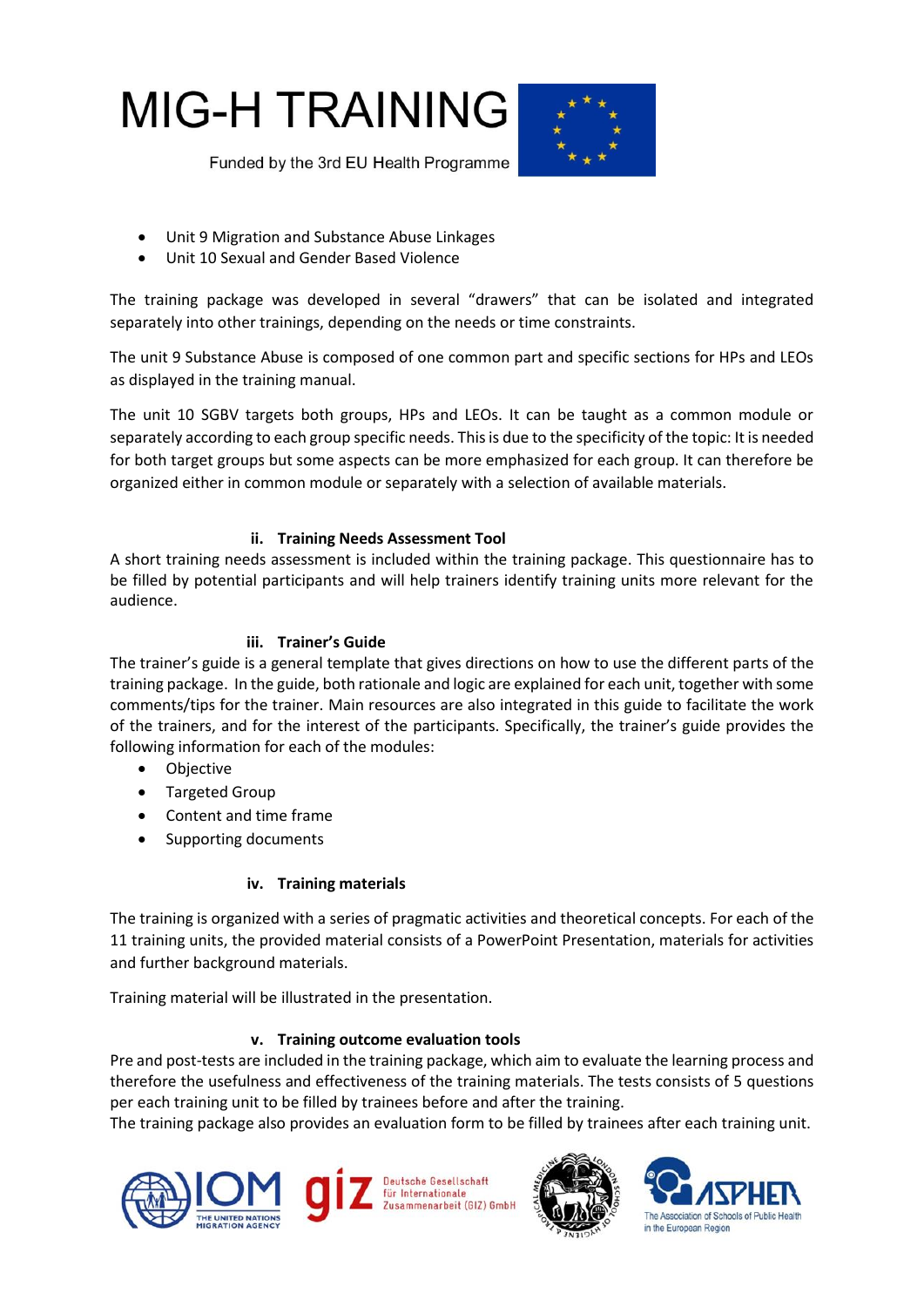# **MIG-H TRAINING**



Funded by the 3rd EU Health Programme

Following the presentation of the materials, the developed training package will be discussed with the participants. A further aim is to share lessons learned from the development and delivery of the training materials and exchange ideas with relevant stakeholders on the use of the developed packages in future trainings. Here, information will be provided on

- $\triangleright$  Feedback provided regarding relevance of units
- $\triangleright$  Feedback provided regarding structure and participation opportunities of the units

With a view to future use, reference will be made to an ongoing EU-funded service devoted to the implementation of trainings for health professionals, social workers and law enforcement officers working at local level with migrants and refugees and training of trainers (TRAIN4M&H).

# <span id="page-8-0"></span>**3.3 Presentation of modules on communicable diseases**

The following session on the developed package on communicable diseases will show the structure and an outline of the training package, compiled of a trainers' and trainee's manual, training needs assessment tool, curriculum model and structure of provided training materials, and evaluation tools.

# **i. Curriculum Model**

The communicable diseases curriculum includes a combination of common core modules and specific sectoral modules. The core modules aim to facilitate shared learning and identify opportunities for developing joint and co-ordinated strategies, while the specific modules address specialist knowledge and gaps, and provide specific tools for specific sectors. Specific sector modules occur to a greater extent than in the mental health modules, due to the extent of relevant pre-existing education in infectious diseases for medical officers.

The training package consist of 16 training modules, organized into one common core module, 13 modules for health care workers (HCW) and 4 modules for law enforcement officers (LEOs).

Core Common Module:

Unit 1 Understanding infectious diseases in the refugee context

Module for health care workers:

- Unit 2 HIV, Hepatitis B, and Hepatitis C
- Unit 3 TB and acute respiratory infections
- Unit 4 History Taking
- Unit 5 Gastrointestinal parasitic diseases
- Unit 6 Malaria
- Unit 7 Skin Infections
- Unit 8 Sexually transmitted infections
- Unit 9 Infection prevention and control







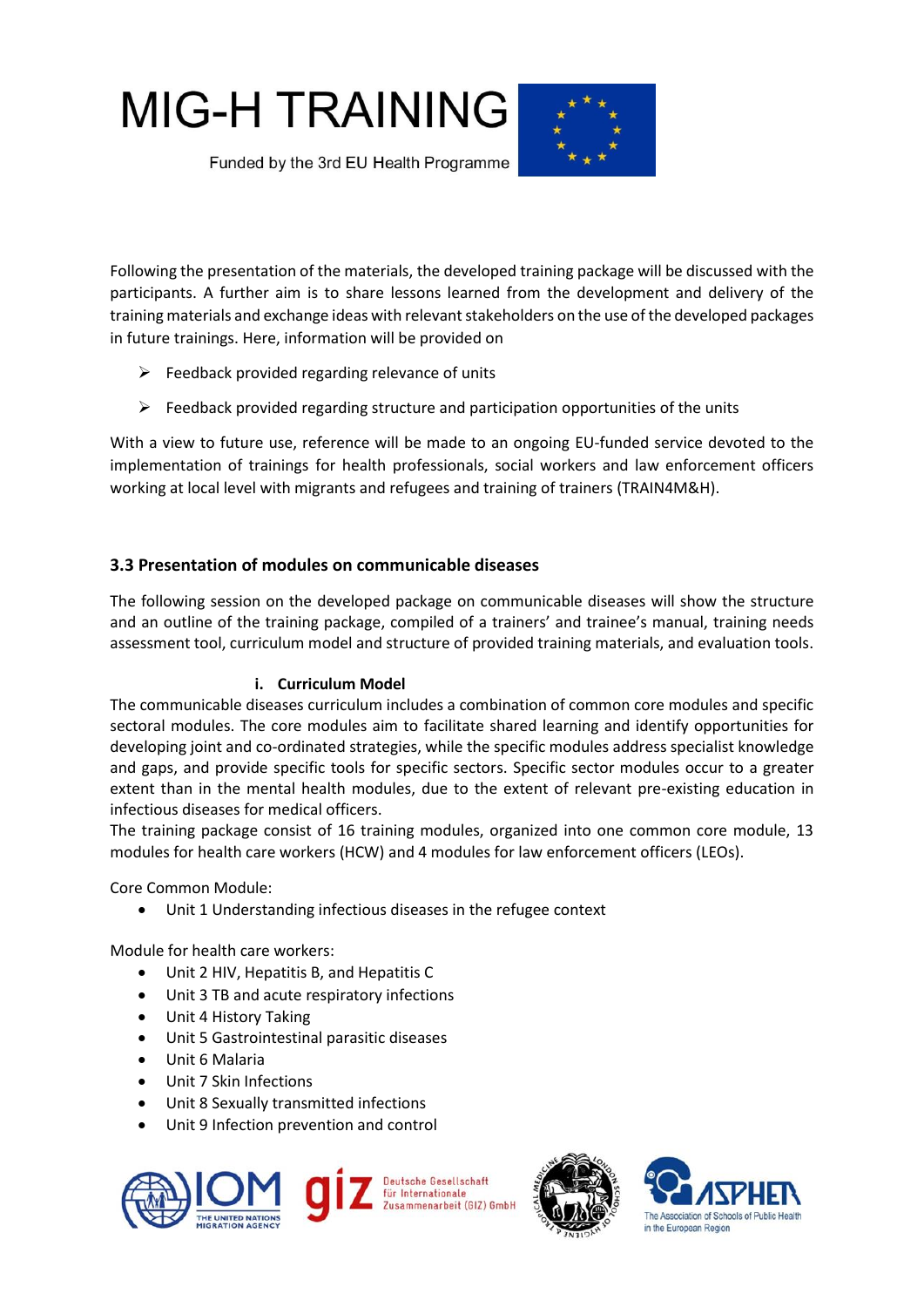



- Unit 10 Introduction to high-consequence pathogens and multi-resistant organisms
- Unit 11 Outbreak, Surveillance and Investigation Reports (OSIR)
- Unit 12 Mock OSIR Scenario

Module for law enforcement officers:

- Unit 13 Basic concept of infectious diseases and transmissions
- Unit 14 Recognizing and triaging the unwell person
- Unit 15 Infection and prevention and control
- Unit 16 Disease outbreaks

# **ii. Training Needs Assessment Tool**

A short training needs assessment is included within the training package, consisting of three questions to potential participants. This questionnaire will help trainers identify training units more relevant for the national context.

# **iii. Trainer's Manual**

The Trainer Manuals provide information for trainers how to use the above materials. There are three manuals provided:

- Manual for health care workers training
- Manual for law enforcement officers training
- Manual for both trainee groups

The trainer manuals provide background on the service, an overview of the curriculum framework, and information per training module on:

- Specific objectives of the module
- Required reading prior to facilitating class
- Required materials
- Summary of main points
- **•** Guide to slides
- Additional resources

They also contain information on tests, evaluation and feedback forms per trainee group.

# **iv. Training materials**

For each of the training modules, there is a folder containing a PowerPoint Presentation, materials for activities and further background materials. The materials have been designed for adult learning and based on professional education techniques, and involve keynote lectures, case studies, seminars, role-plays, simulations, and group discussion.

Training material will be illustrated in the presentation.





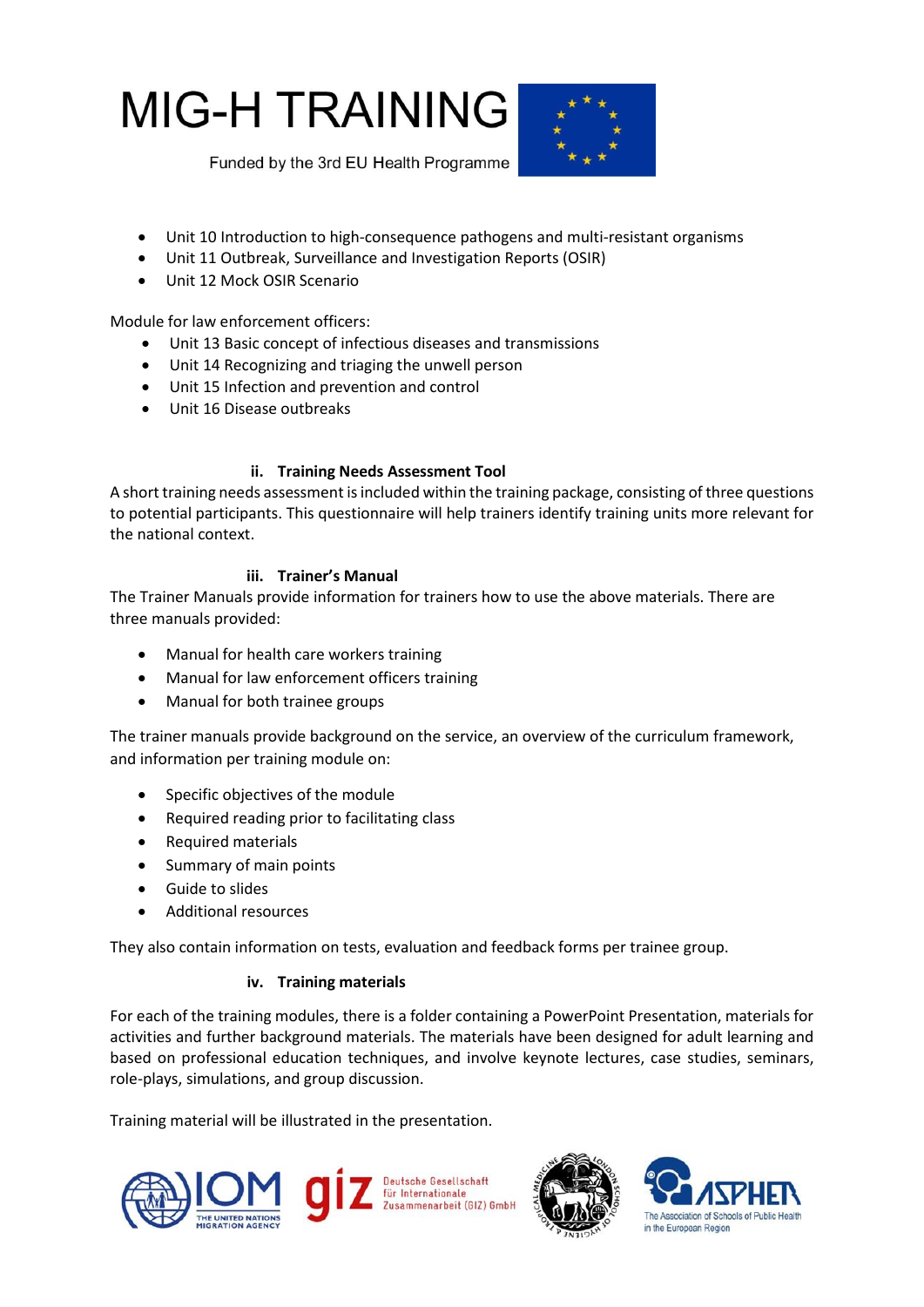



# **v. Training outcome evaluation tool**

Pre and post-tests are included in the training package. The objective of the test is to evaluate the learning process and therefore the usefulness and effectiveness of the training materials. Pre and post-tests are provided separately for health care workers and law enforcement officers. The tests are to be filled by trainees before and after the training.

The training package also provides evaluation sheets for the health care workers training and the law enforcement officers training.

Following the presentation of the materials, the developed training package will be discussed with the participants. A further aim is to share lessons learned from the development and delivery of the training materials and exchange ideas with relevant stakeholders on the use of the developed packages in future trainings. Here, feedback will be presented on

- $\triangleright$  Adaptation to audience background
- $\triangleright$  Structure and participation opportunities of the units

Also here, reference will be made to an ongoing EU-funded service devoted to the implementation of trainings for health professionals, social workers and law enforcement officers working at local level with migrants and refugees and training of trainers (TRAIN4M&H).

# <span id="page-10-0"></span>**3.4 Evaluation and Panel Discussion**

# **a) Evaluation**

In the final session, a presentation of the evaluation of the training material development and piloting process will point out the most important observations on the pilot training implementation.

The evaluation has been compiled by an internal 'Training Development and Evaluation Expert' which was engaged in the action throughout its duration. The evaluation was conducted primarily using the techniques of 'Participant Observation', (taking part in relevant activities, discussions and workshops including the delivery of some elements of the training, insofar as possible), use of survey techniques, and interviews (personal or telephonic where possible, or by use of e-mailed 'topic guides' and written responses from participants in the development and training projects. While the evaluation report also covered the MIG-H Training in its entire scope concerning questions of efficiency, effectiveness and achievements, concerning the Training Programme Modules' it focuses on:

- how the results of the training programme module development were achieved;
- the lessons learnt from delivery of the pilot training programme;
- relevant findings from the activities implemented; and





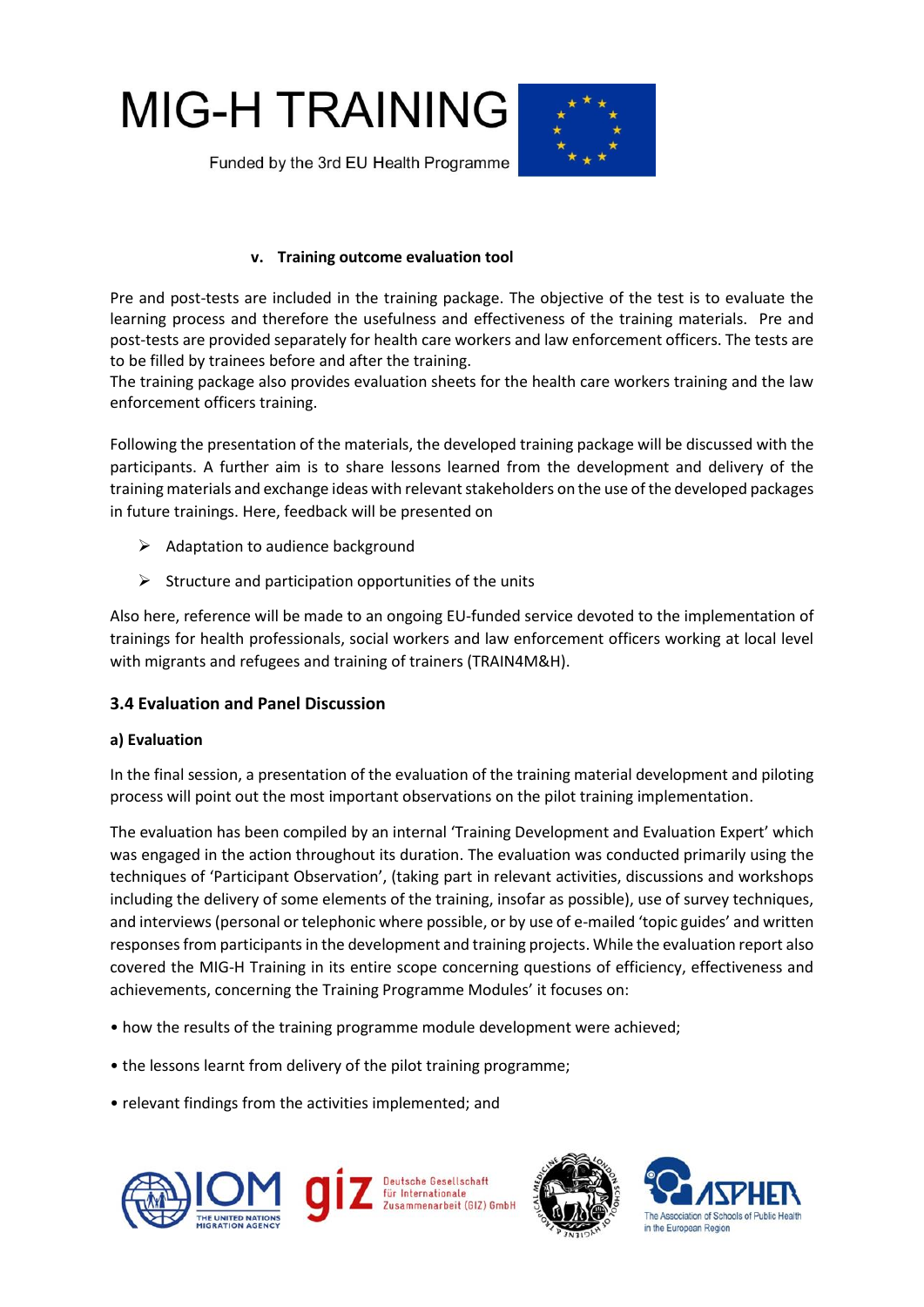# **MIG-H TRAINING**



Funded by the 3rd EU Health Programme

• recommendations for future trainings.

In the following, the major findings and conclusions and the pilot training implementation will be presented:

- Materials developed are based on a consensus derived from the best possible selection of academic and practitioner expertise in public/migrant health and cultural competence training across Europe
- There is considerable potential for wider use of these materials and the approach presented in the Action in addressing issues of health equity, and the specific needs of migrants and minority populations.
- Capacity has been built through the Action, not only in Human Capital (skills, knowledge) but also Social Capital (awareness/collaborative practice and commitment to addressing the issues) and also Organisational Capital in relationships between agencies
- Action involved all relevant and available key high-level actors and national or international bodies in directly involved member states, which facilitated piloting in various aspects (logistics, release of staff for training etc.)

Finally, lessons learnt and respective recommendations of the evaluation report will be discussed which comprise:

- The use and structure of materials should be explained at an early stage in presentation of the training, with a focus on the need to adapt to local circumstances; there is no alternative to local adaptation ('localisation') prior to final delivery of any materials centrally produced.
- Evaluation showed not only the importance of practical exercises and examples, but also the need to adapt/provide these against the local context of the respective country
- Enough time/resources should be dedicated to Training Needs Assessment and Learning Assessment Tools as valuable parts of the training, the TNA allowing the level or training and content to be carefully chosen based on trainee profiles and knowledge
- Materials such as these training modules and their associated manuals, guides and case-study materials (basic materials as well as locally created resources) should be publicly available to ensure a broad use

# **b) Panel discussion**

Following the presentation of evaluation outcomes, the workshop will provide a forum to country representatives to share their views on these materials and the pilot training implementation and to provide feedback on the best possible use in the respective country contexts. The Panel discussion will bring together representatives from selected MIG-H Training pilot countries. The countries chosen for the panel will represent different geographical contexts.

The Panel is structured into two parts.





<span id="page-11-0"></span>